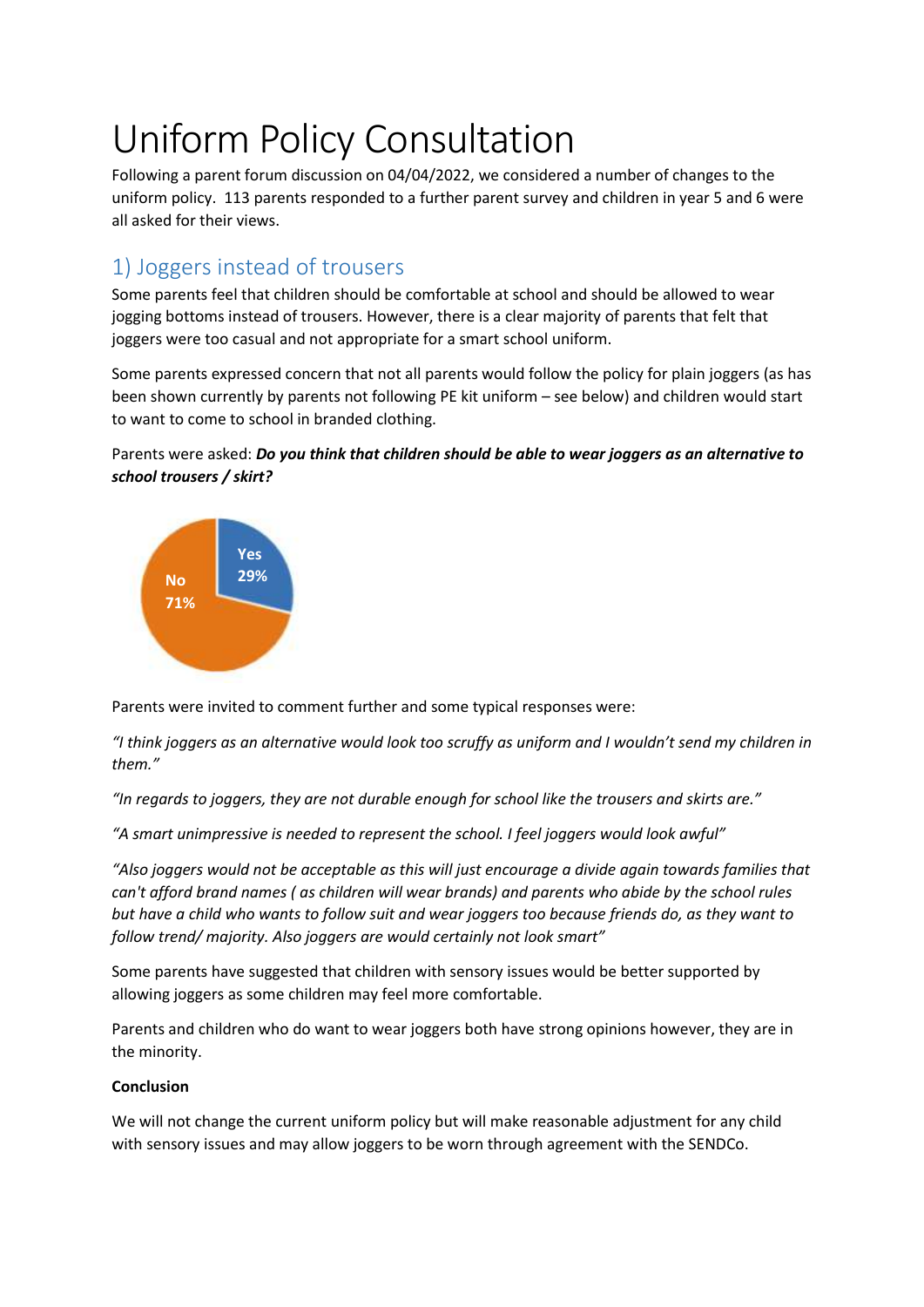# 2) Ankle boots

Our uniform policy was changed in 2021 to exclude boots as a number of children were coming to school in "fashion" boots that were not suitable for play or climbing on the play equipment. Staff raised concerns about children's safety at these times.

A number of parents suggested that ankle boots are more durable and provide better protection during the winter months. A large majority of the parents agree that ankle or "Chelsea" boots should be included in the policy.

## *Do you think that children should be able to wear ankle boots to school? (Note that all footwear will always need to be suitable for safely running and climbing!)*



## **Conclusion**

The policy will be amended to include ankle boots.

## 3) School tie

The school tie was introduced in 2019 and we quickly found that it was not suitable for wearing with a polo shirt, children constantly lose them and this can cause anxiety. In 2021 the policy was updated to ensure a tie should only be worn with full button shirt and is optional from years 3-5 and only required in year 6. We have found that many children have lost their ties, do not like wearing them.

Children in year 5 and 6 are in favour of a school tie with 70% saying they think it is a good idea. A smaller majority of parents agree that ties should remain compulsory for year 6.



Some children comment that the tie clip is uncomfortable and that ties are easily lost. Staff are also concerned about lost learning due to "tie hunts" and the time needed to monitor which parents are not following the school policy correctly